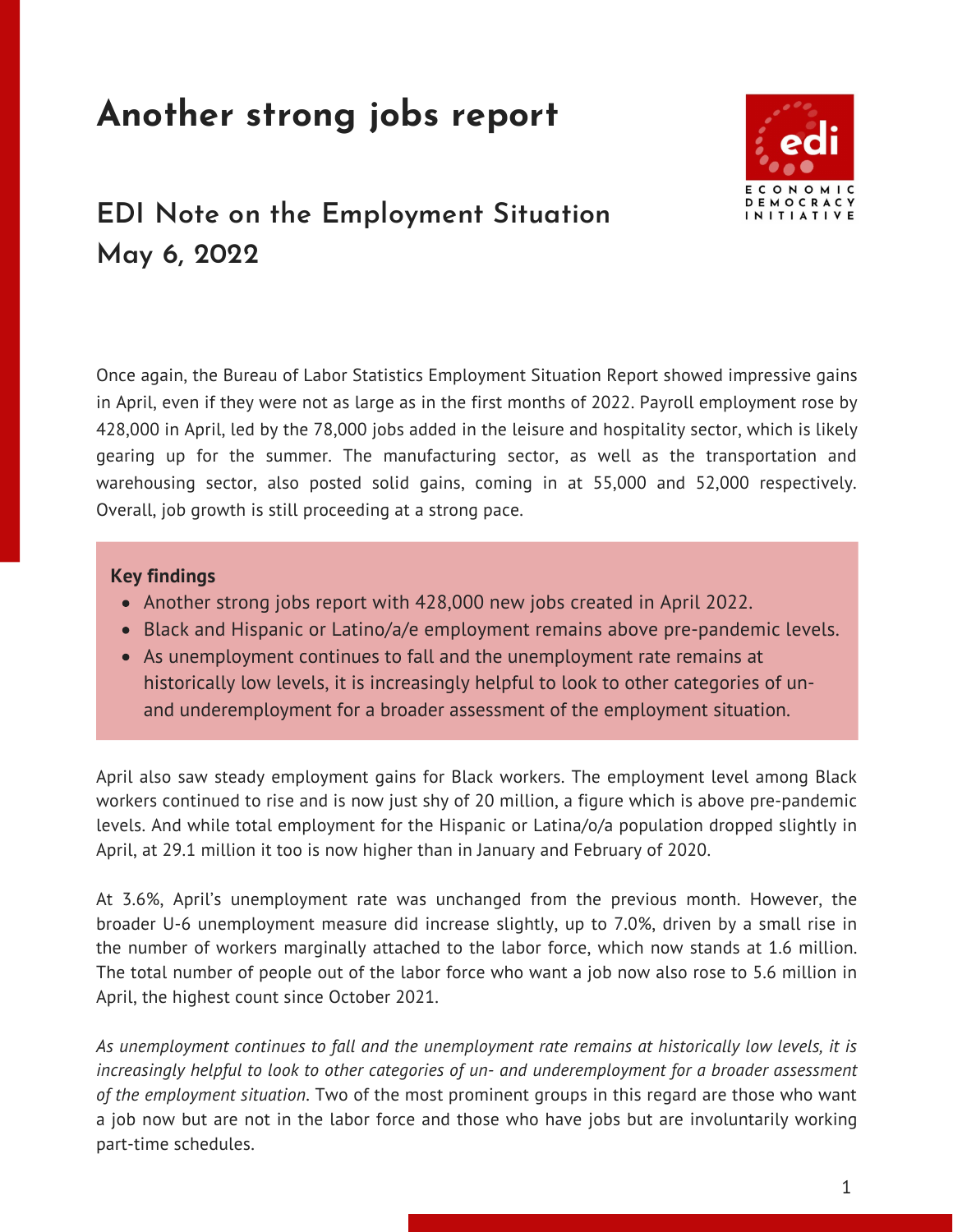The first category represents additional unemployment. Most of those in this group are not officially classified as unemployed because they have not actively sought work in the past month. Involuntary part-time workers are underemployed, in the sense that they could and would like to work more hours but are unable to find an employment opportunity which would allow them to do so.

Just like in previous expansions, the difference between the number of unemployed workers and the combined total of those not-in-the-labor-force who want a job now and involuntary part-time workers has been increasing. This latter group constitutes additional un- and underemployment which is not captured by the U-3 measure alone. During downturns, sharp rises in unemployment push these two counts close to one another. In 2009 and 2010, as Figure 1 below shows, the size of the officially unemployed population was about the same size as the combined number of involuntary part-time workers and those who wanted a job but had not actively searched for one in the past four weeks, resulting in their exclusion from the unemployment figures.



### **Figure 1:**

While the charge that the U-3 unemployment rate undercounts un- and underemployment is most commonly heard in times of recession, this consideration is just as important in times of expansion and tighter labor markets. Perhaps even more so. To illustrate this point, Figure 2 below compares the number of involuntary part-time workers and those not in the labor force who want a job to the number of unemployed workers. In other words, it charts the relation:

*Involuntary Part-Time Workers + Not in the Labor Force, Want a Job Now*

*Unemployed Workers*